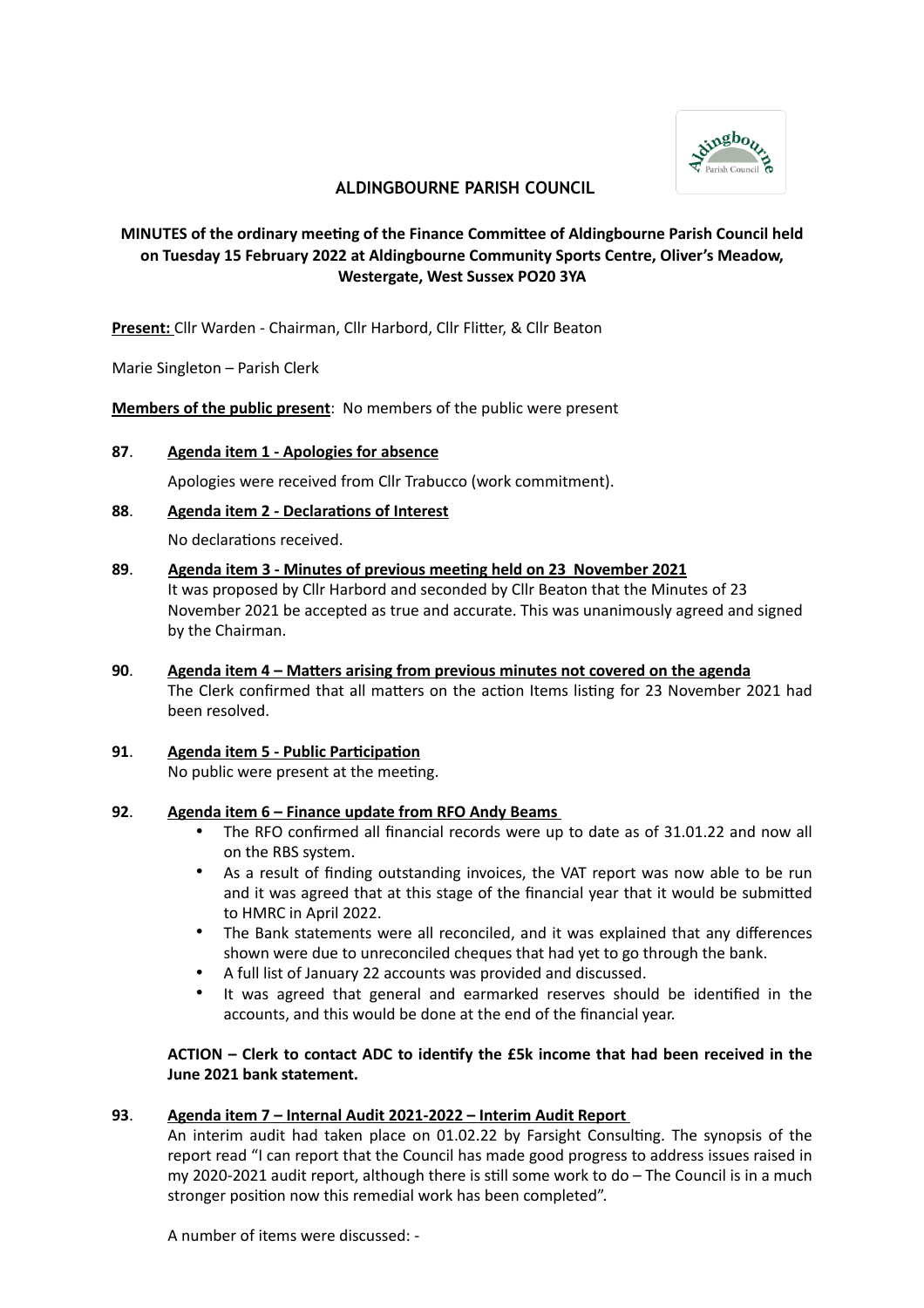- Westergate Recreation Ground Fund we had been advised by CCLA that the Charity Commission website needs to mirror the names on the Bank Mandate. The Councillors were therefore added as Trustees of the Fund on the website. It is believed the Incorporation Document states that it is the Aldingbourne Parish Council that is the entity of the fund and not individuals. The Clerk will check and amend the Charity Commission website as appropriate. Cllr Warden will check to see if we have access to Bank Statements for the Recreation Ground Fund so the RFO can submit all outstanding Annual Returns to the Charity Commission.
- The end of financial year 2019/2020 and 2020/2021 external audit certificates had not been finalized following our submissions, and the Parish Council had not received the Notice of Public Rights for the period. The RFO agreed to contact the external auditor Moore, requesting that this situation be resolved as soon as possible requesting that the 2019/2020 audit is signed off noting the incompletion of this document, and that they also proceed to review the documentation for 2020/2021. This documentation was submitted and acknowledged by Moore on time.
- The contract with Mulberry for the RFO role ends 31.03.22, it was agreed and confirmed by Andy Beams that he would continue to complete the end of financial year 2021/2022 and finalize the outstanding audit items. The Clerk to add to the next Full Council agenda for agreement by the Full Council.

All other action points on appendix A list of recommendations on the audit were already in hand.

# **9**4. **Agenda item 8 – To note Budget Plan and Outturn to 31.12.21**

The Budget Plan and Outturn to 31.12.21 was noted.

## **95**. **Agenda item 9 – to agree a list of Service Level Agreements for 2022/2023**

The list of Service Level Agreements and Contracts was agreed for 2022/2023. Clerk to add to next Full Council agenda for approval.

## **96**. **Agenda item 10 - To review insurance cover for 2022/2023**

The insurance policy was reviewed, an item on the Risk Register from 2021 highlighted that the Fidelity Guarantee should be investigated. This was done, and it agreed there was no need to increase the cover. Clerk to provide the Full Council with a list of key headings with amounts covered for approval.

## **97**. **Agenda item 11 – To review Risk Assessment/Register for 2022/2023**

The Risk Assessment/Register for 2022/2023 was reviewed. The Clerk had updated the Risk Assessment/Register from last year and added comments for any outstanding items. The Grant application form and policy needs to be reviewed, and the amounts that can be applied for need to be agreed. Clerk to action. As the Risk Assessment/Register is Rag Rated, it was requested that the Risk Rating column be colour coded. A number of other slight amendments were made, and the Clerk will add this onto the next Full Council agenda for approval.

## **98. Agenda item 12 – To review and discuss reserves for 2022/2023**

As agreed under item 92 to identify general and earmarked reserves in the accounts, it had previously been approved at the last Full Council Meeting that any surplus money at the end of the financial year 2021/2022 which is looking at a possible £250/£260k should be classed as earmarked reserves for the future re-build of the Aldingbourne Community Sports Centre and moved in the Business Account. The precept for 2022/2023 of £146,979 should be held in general reserves and decisions on what to move to earmarked reserves should be taken at the end of each financial year.

## **99**. **Agenda item 13 – To review the Asset Register for 2022/2023**